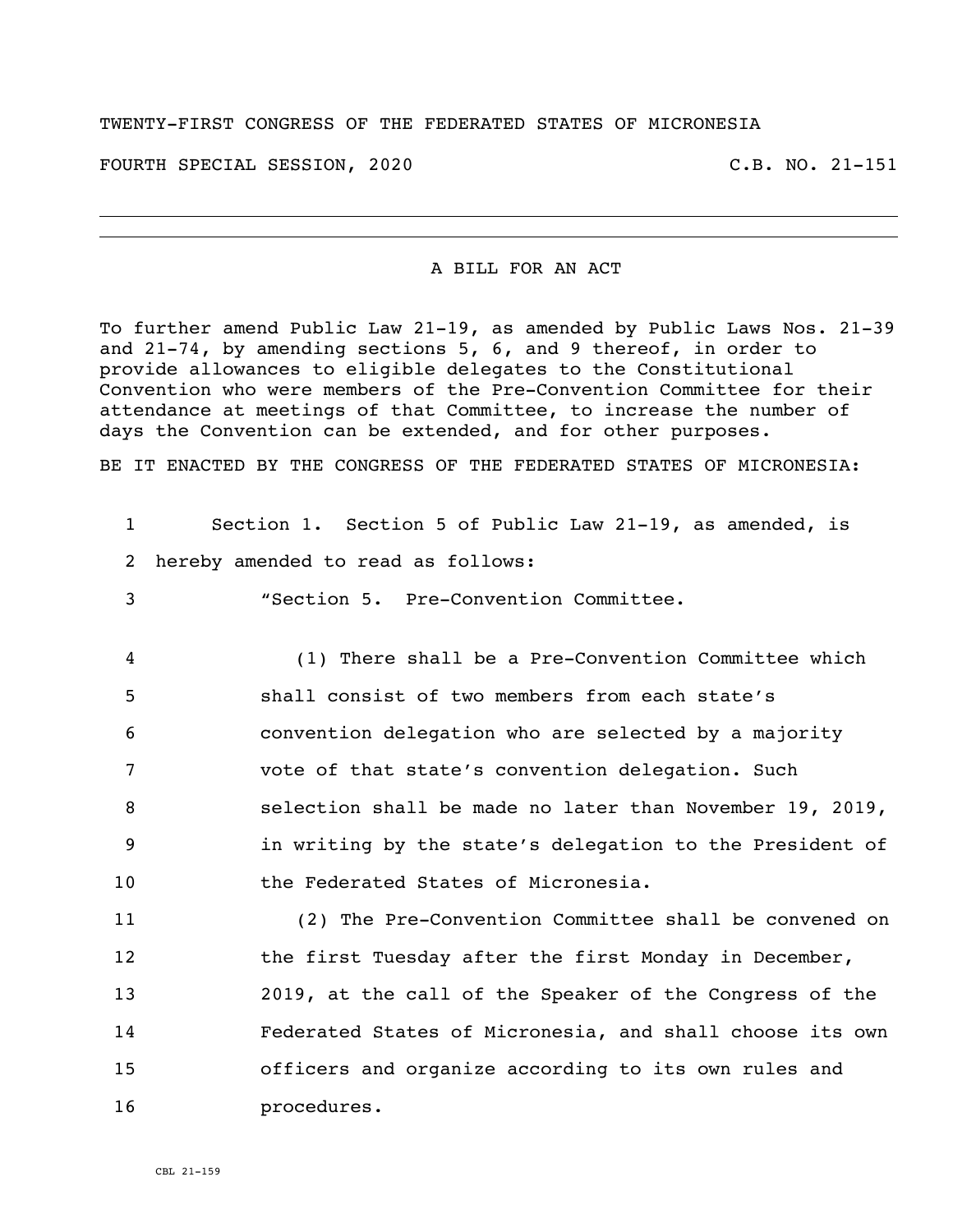(3) The duties of the Pre-Convention Committee shall be as follows: (a) to make arrangements for accommodations, equipment and facilities; PROVIDED, HOWEVER, that the Pre-Convention Committee shall, whenever possible, arrange to utilize National Government equipment and facilities; 8 (b) to make arrangements for staff; (c) to prepare a budget for the Constitutional Convention to be submitted to Congress in the regular or special session of Congress next following; (d) to confer with the various state delegations to identify those issues that each delegation wishes to 14 raise at the Convention; (e) to commission any research that it feels should be performed on issues identified by the state delegations prior to the convening of the Convention; (f) to prepare proposed rules and procedures; and (g) to perform other functions not otherwise reserved to the Convention which will assure a successful and orderly Convention. (4) Members of the Pre-Convention Committee shall be entitled to per diem and travel expenses at standard rates, as provided by the Financial Management Regulations of the National Government of the Federated

of 6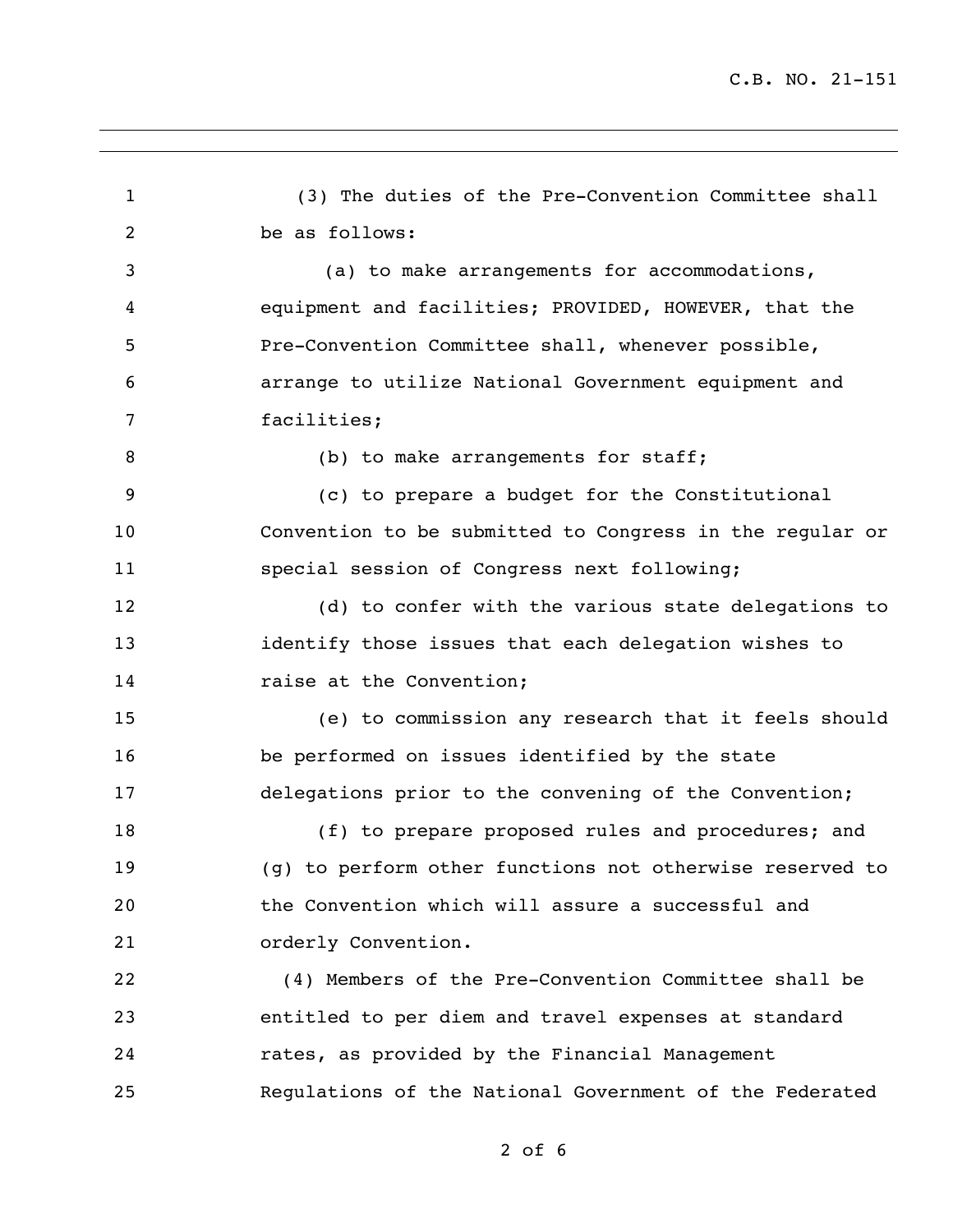States of Micronesia, while on the business of the Committee. (5) Staff assistance for the Pre-Convention Committee shall be provided as needed through the National Government of the Federated States of Micronesia. (6) The Pre-Convention Committee shall complete its work in no more than fifteen calendar days. (7) Members of the Pre-Convention Committee who were not getting paid by the national government or a state government on the days the Pre-Convention Committee held its meetings shall be entitled to a daily allowance for 12 their attendance at the Pre-Convention Committee meetings at a rate of \$200 per day. This subsection shall be applied retroactively." Section 2. Section 6 of Public Law No. 21-19, as amended by Public Law No. 21-74, is hereby further amended to read as follows: "Section 6. Procedures (1) The Constitutional Convention shall be convened on the first Tuesday after the first Monday in January, 2020, and the Constitutional Convention shall continue in session for no longer than thirty calendar days;

PROVIDED, HOWEVER, that the Convention may:

(a) call recesses, including one extended recess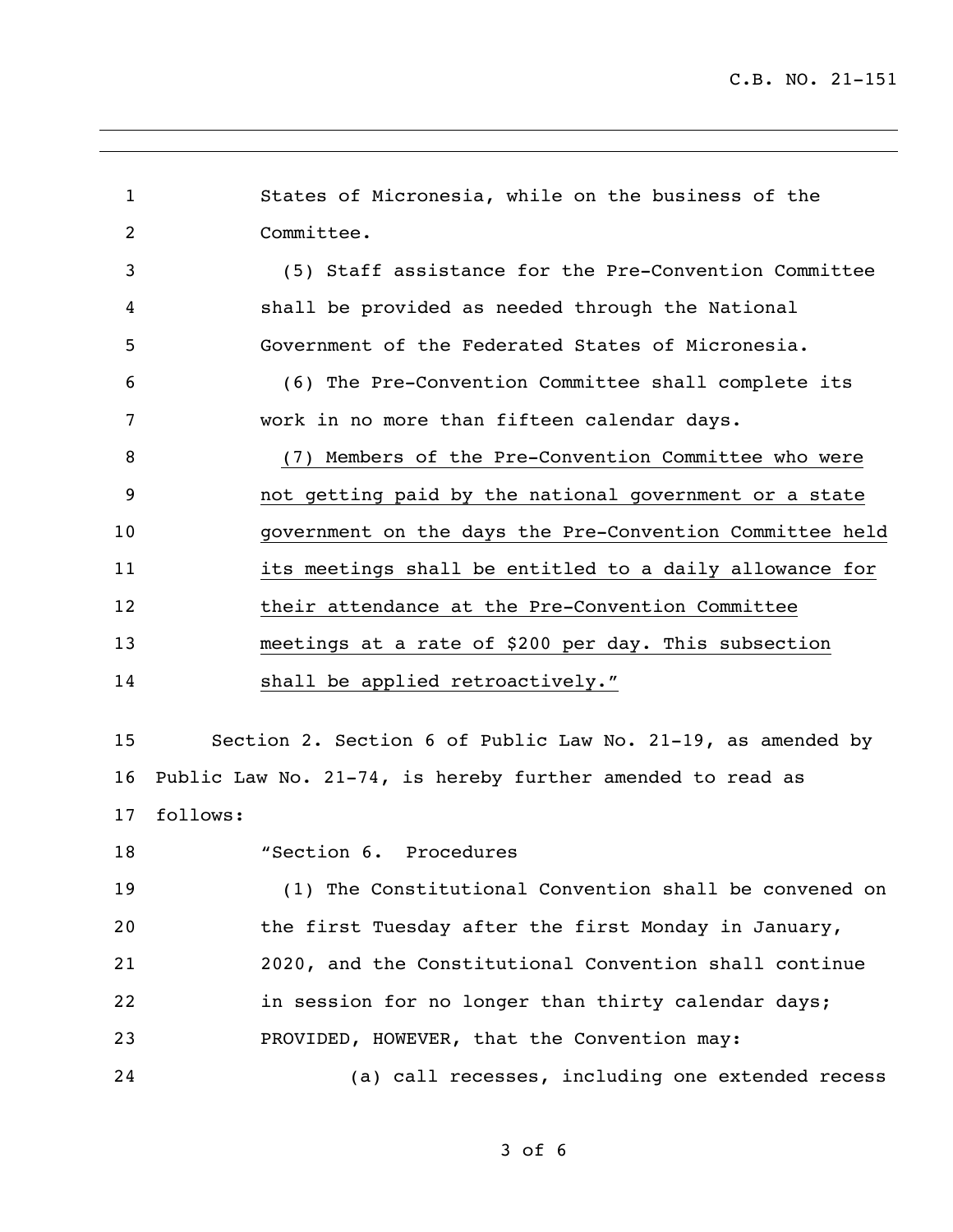C.B. NO. 21-151

 of between 3 and 30 consecutive calendar days, which shall not be included in the calculation of the calendar days the Constitutional Convention is in session and for 4 [which] a recess in excess of eight consecutive calendar days, no daily allowance under section 9 shall be paid; and (b) extend the session, if necessary, for up to a 8 total of [forty-five] fifty-two calendar days. (2) The President of the Federated States of Micronesia, or their designee, shall act as President of the Convention until the Convention selects a President from among its membership. (3) The Convention shall select, from among its membership, a President and such additional officers as it may deem necessary and appropriate. (4) The Convention shall adopt its own rules and procedures not inconsistent with this act. All sessions 18 of the Convention shall be open to the public." (5) A quorum of the Convention shall consist of all of the four state delegations. For the purpose of determining a quorum, a state delegation is not present unless more than one-half of the delegates from that state are present." Section 3. Section 9 of Public Law No. 21-19, as amended, is hereby amended to read as follows: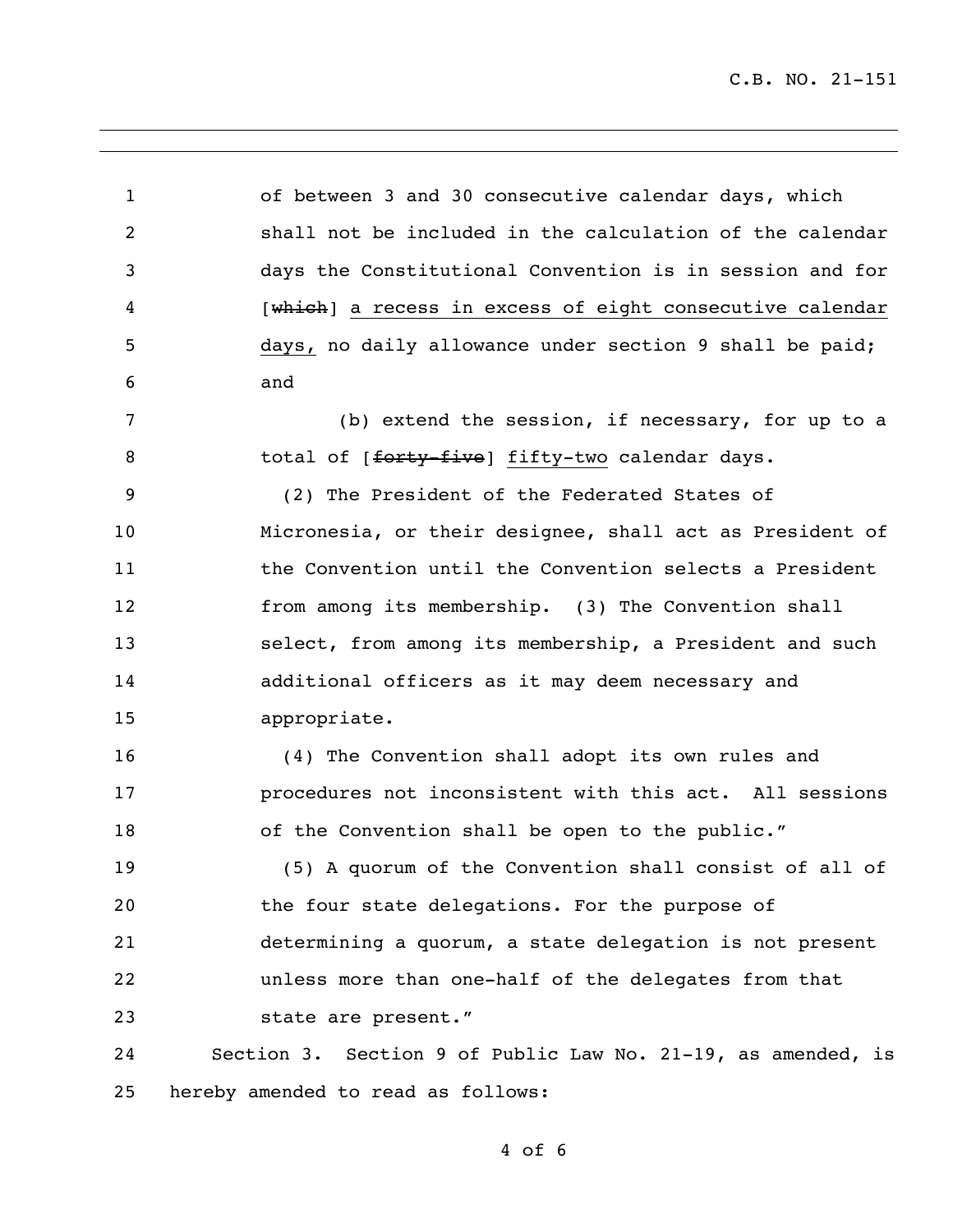"Section 9. Expenses of delegates and staff. (1) All delegates and staff of the Convention shall be entitled to per diem and travel expenses at standard rates, as provided by the Financial Management Regulations of the National Government of the Federated States of Micronesia, while on the business of the Convention. (2) Any delegate who is an official or employee of the National Government of the Federated States of Micronesia shall be placed on administrative leave with pay and shall be entitled to receive their regular salary during their service as delegate. (3) Delegates who are not getting paid by the national government or a state government during the session for the Constitutional Convention or during a committee work day of the Convention shall be entitled 16 to a daily allowance for their attendance during the session or at a meeting of a Standing Committee of the Convention held on a committee work day of the Constitutional Convention at a rate of \$200 per day. A delegate who is an official or employee of the national government or a state government who is on administrative leave with pay shall be entitled to a daily allowance for their attendance of a session of the Convention or of a meeting of a Standing Committee that is held on a Saturday, Sunday, or national holiday at a

of 6